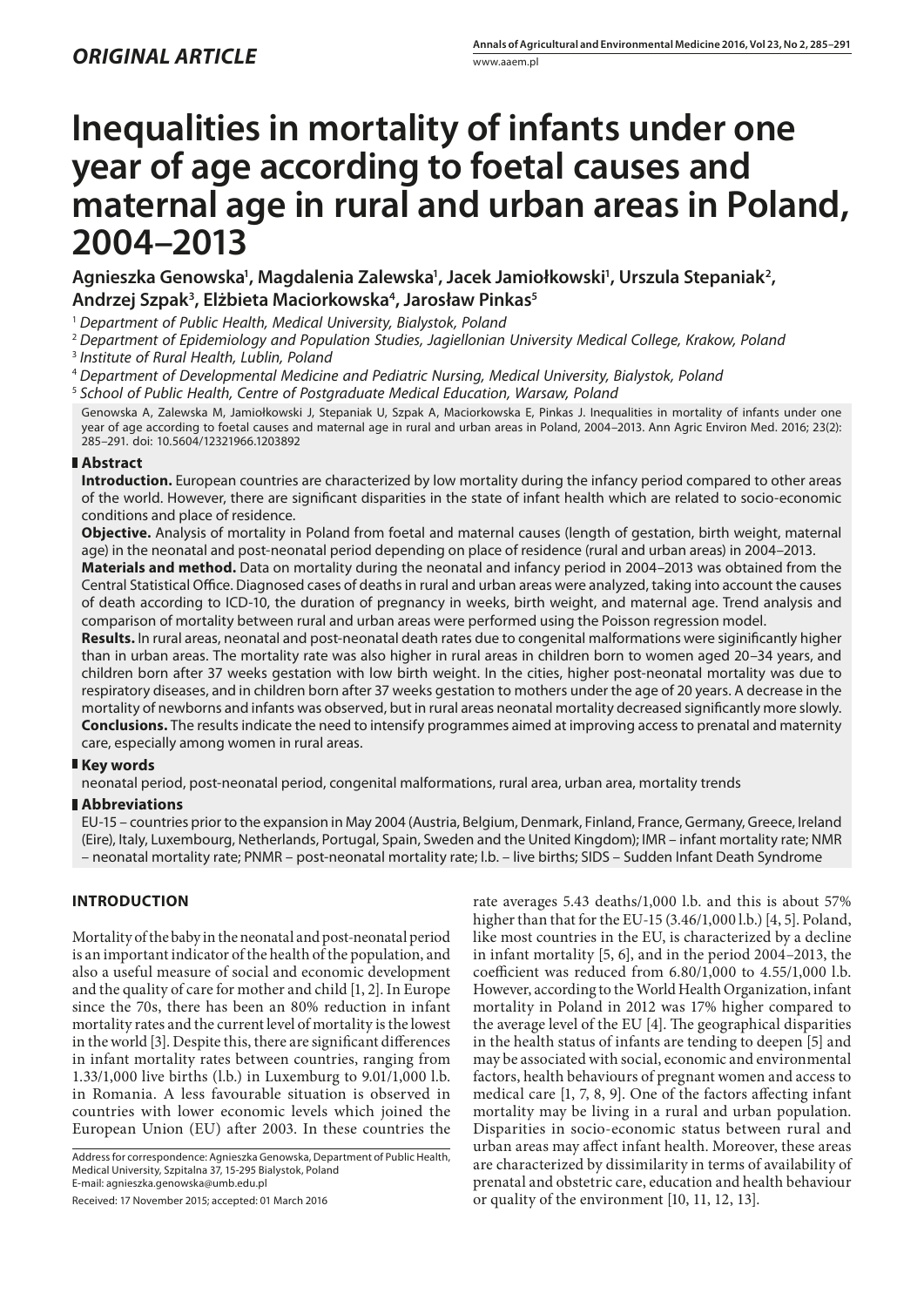In Poland, dynamic socio-economic and environmental changes have been observed for more than 20 years, with the greatest intensity occurring in rural areas. These changes, similar to those in Western European countries, are based on shrinking of the agricultural sector of the economy and a concomitant expansion of the commercial and service sectors. A significant impetus for these changes was generated by accession to the EU in 2004, which resulted in an improvement in the technical infrastructure and an increase in the provision of social services. At the same time, there was an improvementin the educational and income levels among the populations of the rural areas with a simultaneous decrease in air pollution [14, 10].

Socio-economic changes in Poland entailed demographic changes manifested by a decrease in population growth, the shifting age of women giving birth in later years, a decline in births by teens, and a decrease in the number of marriages[15]. Since 2000, a reversal of the direction of migration has been observed, as reflected by a positive migration balance to rural areas surrounding urban metropolises. On the other hand, in peripheral rural areas, there is the phenomenon of an outflow of population with a higher level of education, which has resulted in stagnation and the risk of poverty. The simultaneous occurrence of these two opposing tendencies, in turn, leads to a polarization of the socio-economic development of the villages [14, 16]. Access to EU funds has also brought an improvement of conditions in the health care infrastructure: however, the majority of health care is still provided in urban centres [10].

Standards of medical procedure in the field of perinatal care for women and newborns have been updated or introduced [17]. The problem is the limited access to obstetrics and gynaecology services, shortage of staff and old generation equipment. Moreover, there are difficulties in transferring pregnant women and newborns to hospitals of higher reference degrees, mainly due to the periodic lack of places in neonatal intensive care units [18, 19]. These factors may affect regional differences in infant mortality rates between rural and urban areas.

Conducting studies on health inequalities in the population under one year of age is particularly important in countries with weaker socio-economic conditions, including Poland, where the disparities between rural and urban areas are poorly known.

#### **OBJECTIVES**

The aim of the study was to analyze mortality due to foetal and maternal causes (length of gestation, birth weight, maternal age) in the neonatal and post-neonatal period, depending on the place of residence (rural and urban areas) in 2004–2013 in Poland.

#### **MATERIALS AND METHOD**

The analysis was based on information on mortality in the neonatal period and post-neonatal period due to foetal and maternal conditions in the Polish population in 2004–2013. Information for the analysis was obtained from the Central Statistical Office. The study included diagnosed cases of deaths in rural and urban areas, taking into account the

causes of neonatal deaths (aged 0–27 days) and post-neonatal deaths (28–365 days) in accordance with ICD-10 [20]. The following diseases were analyzed: infectious and parasitic diseases (A00-B99), respiratory system diseases (J00-J99), perinatal conditions (P00-P96), congenital malformations (Q00-Q99), Sudden Infant Death Syndrome – SIDS (R95) and external causes (V01-Y89). Also analyzed were the diagnosed cases of death in children during neonatal and post-natal periods (aged 0–365 days) by duration of pregnancy in weeks (<37 weeks, ≥37 weeks), birth weight in grams (<2,500 g,  $\geq$ 2,500 g) and maternal age (<20 years, 20–34 years, 35–39 years, ≥40 years).

Mortality under one year of age per 1,000 l.b. was also analyzed in both rural and urban areas, divided into neonatal mortality rate (NMR), post-neonatal mortality rate (PNMR) and infant mortality rate in total (IMR).

The existence of disparities in mortality in the population under one year of age was rated depending on where the children lived, and conditions which caused deaths due to diseases of the neonatal and post-neonatal periods, gestational age, birth weight, maternal age (in 2004–2013). The comparisons were made using the non-parametric Wilcoxon test for dependent samples.

To describe trends in mortality in children under one year of age, Generalized Linear Models were used. The presented study used mortality rates resulting from the above factors as dependent variables; therefore, regression models presented in this paper are Poisson models that include the offset variable that allow the size of the exposed populations to be taken into account. The offset variable was defined as the logarithm of the number of live births in a given period in women in total and grouped, according to maternal age, gestational age and birth weight. The models were used to estimate the effect of place of residence and the effect of time (described in the form of a calendar year), as well as the effect of their interaction, which enabled the assessment of trends in mortality separately for rural and urban areas (assessment of whether the slope as a function of time differs significantly from a constant function), and to compare them for parallelism. Results are presented as average annual percent change (AAPC) of mortality per 1,000 live births, including 95% confidence intervals.

Statistical analyses were performed using IBM° SPSS' Statistics for Windows, Version 20.0 (IBM Corp. Armonk, NY, USA). All statistical hypotheses were verified at a significance level of 0.05.

#### **RESULTS**

In 2004–2013 in Poland, 21,355 infant deaths were recorded. In the analyzed period, the average infant mortality rate was higher in urban areas (58.3%, i.e. 12,454 deaths) than in rural areas (41.7%, i.e. 8,901 deaths). Both in urban areas and in rural areas neonatal deaths were more frequently observed (70.8% and 70.7%, respectively) than post-neonatal ones (29.2% and 29.3%, respectively). The first cause of neonatal mortality were perinatal conditions (mainly due to a preterm birth, intrauterine asphyxia and infections of the perinatal period), which in urban areas were more frequent (66.4%) compared to rural areas (62.6%). Congenital malformations, the second leading cause of neonatal deaths, occurred more often in rural areas (32.6%) than in urban areas (28.8%). The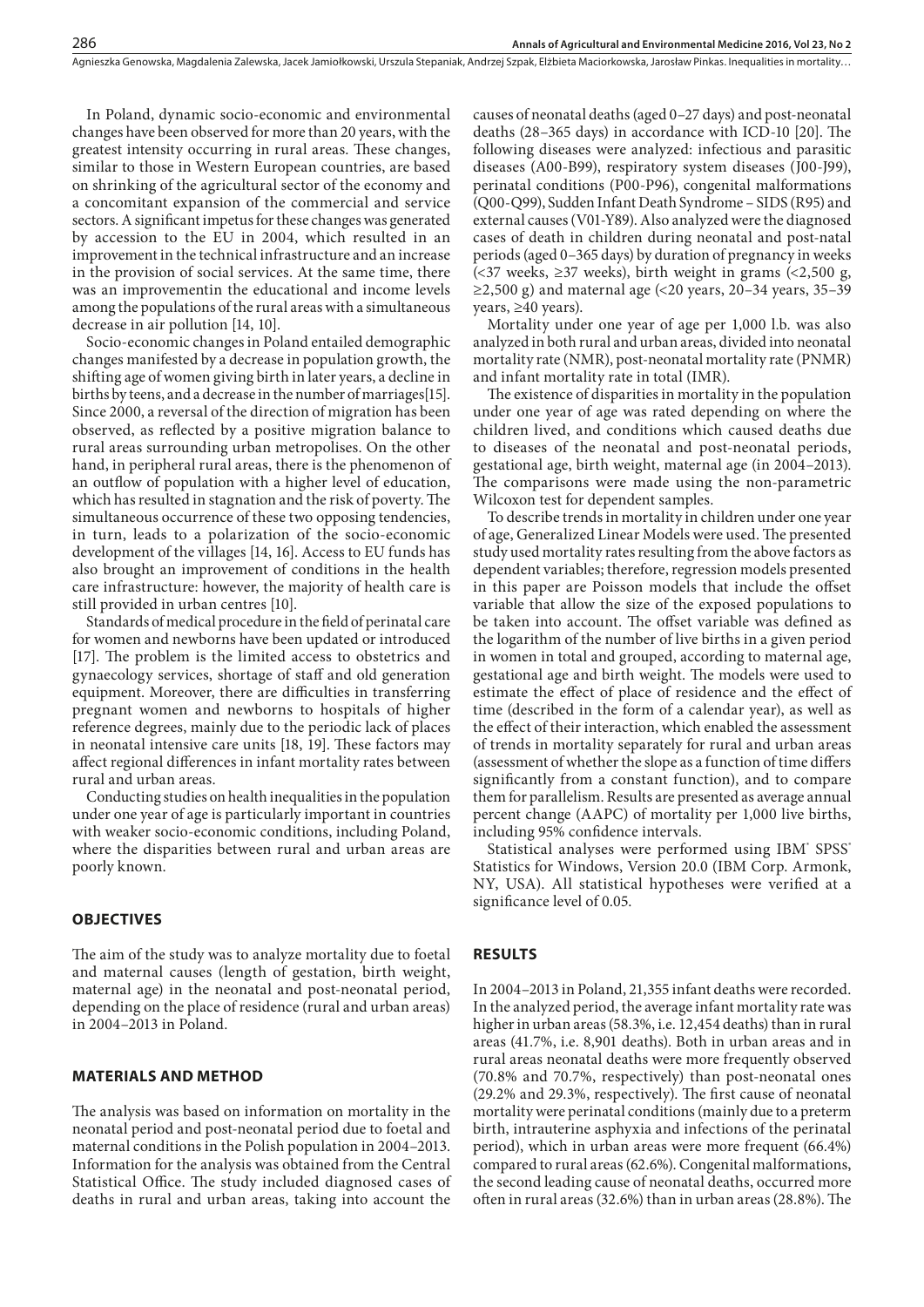Agnieszka Genowska, Magdalenia Zalewska, Jacek Jamiołkowski, Urszula Stepaniak, Andrzej Szpak, Elżbieta Maciorkowska, Jarosław Pinkas . Inequalities in mortality…

third reason was SIDS (1.0% in the cities, in rural areas 0.9%). In the post-neonatal period, the main causes of death were congenital malformations (rural areas 44.2% and in urban areas 37.7%), perinatal conditions (urban areas 23.3%, rural areas 21.2%) and respiratory diseases (urban areas 8.7%, rural areas 6.9%). The great majority of deaths occurred in babies born before 37 weeks gestation with low birth weight (less than 2,500 g); the proportions of these deaths were similar in rural and urban areas (91.8% and 91.7%). Among children born after 37 weeks gestation with low body weight, a slightly higher percentage occurred in rural areas (23.2%) than in urban areas (21.4%).The largest number of deaths was observed among children of mothers in the age group 20–34 years, both in the case of births before 37 weeks (rural areas 74.3%, 72.4% in urban areas) and births after 37 weeks of pregnancy (75.3% in rural areas, 73.0% in urban areas).

Total IMR in urban areas in 2004 was 7.14/1,000 l.b.; in 2013, this dropped by nearly half to 4.34/1,000 l.b. In rural areas in 2004, the rate was slightly lower than in the urban areas, 6.35/1,000 l.b., and this value dropped to 4.85/1,000 l.b. in 2013. It should be emphasized that the level of total IMR at the beginning of the period was higher in urban areas, and since 2010 the situation has been reversed and total IMR in rural areas has been higher than the rate in urban areas.

In the period 2004–2013, the median value of total IMR did not differ significantly between rural and urban areas (5.63/1,000 l.b. vs. 5.57/1,000 l.b.). A statistically significant downward trend in mortality in urban areas (5.22%/ year, 95% CI: 4.72, 5.71) and rural areas (3.57%/ year, 95% CI: 2.85, 4.29) was observed. At the same time, the rate of decline in infant mortality was significantly faster in urban areas than in rural areas ( $p<0.001$ ) (Fig. 1A).

NMR due to congenital malformations was significantly higher in rural areas than in urban areas (median: 1.20/1,000 l.b. vs. 1.06/1,000 l.b.) and showed a statistically significant decreasing trend (rural areas 3.65%/year, urban areas 5.44%/year). Also, in rural areas NMR mortality rates due to external causes were significantly higher than in urban areas (median: 0.03/1,000 l.b. vs. 0.02/1,000 l.b.), but there was no significant decrease in rates (Tab. 1). Allcause NMR showed a decreasing trend, significantly higher (p<0.001) in urban areas (5.63%/year) compared to rural areas (3.64%/year) (Fig. 1B). There was also a significant difference (p=0.015) in the NMR downward trend due to perinatal conditions between urban (5.46%/year) and rural areas (3.40%/year) (Fig. 1C).

As in the case of NMR, there was a significant difference in PNMR median values between the rural areas (0.70/1,000 l.b.) and urban areas (0.62/1,000 l.b.) in terms of congenital malformations. A statistically significant difference in PNMR trends was observed due to congenital malformations (p=0.031) between rural and urban areas: in urban areas mortality from these causes significantly decreased (2.39%/year, p=0.002), while in rural areas the change in mortality was statistically negligible (Tab. 2, Fig. 1D). In urban areas, there were significantly higher PNMR levels than in rural areas due to respiratory diseases (median: 0.14/1,000 l.b. vs. 0.11/1,000 l.b.), and the rates showed no significant downward trends. It was found, however, that both in urban areas and in rural areas there were significant decreasing trends in relation to PNMR: allcause (4.58%/year and 3.36%/year, respectively), perinatal conditions (6.35%/year and 4.38%/year) and infectious and

| <b>Table 1.</b> Neonatal mortality rates by cause and place of residence, and |  |
|-------------------------------------------------------------------------------|--|
| trends ratios in the years 2004–2013 with model-based estimations             |  |

|                                   | <b>Rural areas</b>               | Urban areas                      |         |
|-----------------------------------|----------------------------------|----------------------------------|---------|
| Causes of death                   | Median in 2004-2013              | $p^*$                            |         |
| All-causes of NMR                 | 3.93                             | 3.99                             | 0.878   |
| Perinatal conditions              | 2.50                             | 2.68                             | 0.139   |
| Congenital malformations          | 1.20                             | 1.06                             | 0.007   |
| <b>SIDS</b>                       | 0.03                             | 0.04                             | 0.509   |
| Infectious and parasitic diseases | 0.03                             | 0.05                             | 0.281   |
| <b>External causes</b>            | 0.03                             | 0.02                             | 0.047   |
| Respiratory system                | 0.02                             | 0.02                             | 0.546   |
|                                   |                                  | AAPC (95% CI)                    | $p$ *** |
| All-causes of NMR                 | $-3.64\%$ **<br>$(-4.33, -2.94)$ | $-5.63%$ **<br>$(-6.48, -4.76)$  | 0.000   |
| Perinatal conditions              | $-3.40\%$ **<br>$(-4.50, -2.28)$ | $-5.46\%$ **<br>$(-6.69, -4.22)$ | 0.015   |
| Congenital malformations          | $-3.65%$ **<br>$(-5.24, -2.04)$  | $-5.44\%$ **<br>$(-6.57, -4.30)$ | 0.073   |
| <b>SIDS</b>                       | $-4.78%$<br>$(-10.30, 1.07)$     | 0.28%<br>$(-2.13, 2.75)$         | 0.115   |
| Infectious and parasitic diseases | $-10.13%$<br>$(-18.73, 0.73)$    | $-9.59%$<br>$(-18.61, 0.43)$     | 0.936   |
| <b>External causes</b>            | $-1.98%$<br>$(-6.24, 2.47)$      | $-7.13%$<br>$(-13.82, 0.08)$     | 0.224   |
| Respiratory system                | $-3.28%$<br>$(-9.47, 3.33)$      | $-2.01%$<br>$(-4.59, 0.64)$      | 0.720   |
|                                   |                                  |                                  |         |

Rate per 1,000 live births: AAPC – average annual percentage change; CI – confidence interval; \* – Wilcoxon matched pairs test; \*\* – Statistically significant trend at p < 0.05;  $\sim$  – Wald test for the significance of differences trends

| <b>Table 2.</b> Post-neonatal mortality rates by cause and place of residence, |
|--------------------------------------------------------------------------------|
| and trends ratios in 2004–2013 with model-based estimations                    |

|                                   | Rural areas                         | Urban areas                        |       |  |
|-----------------------------------|-------------------------------------|------------------------------------|-------|--|
| Causes of death                   | Median in 2004-2013                 | $p^*$                              |       |  |
| All-causes of PNMR                | 1.59                                | 1.57                               | 0.959 |  |
| Congenital malformations          | 0.70                                | 0.62                               | 0.009 |  |
| Perinatal conditions              | 0.37                                | 0.35                               | 0.114 |  |
| Respiratory system                | 0.11                                | 0.14                               | 0.031 |  |
| <b>SIDS</b>                       | 0.10                                | 0.12                               | 0.141 |  |
| <b>External causes</b>            | 0.07                                | 0.08                               | 0.259 |  |
| Infectious and parasitic diseases | 0.07                                | 0.07                               | 0.858 |  |
|                                   | AAPC (95% CI)                       | $p$ <sup>***</sup>                 |       |  |
| <b>All-causes of PNMR</b>         | $-3.36\%$ **<br>$(-4.62, -2.08)$    | $-4.58\%$ **<br>$(-5.91, -3.22)$   | 0.196 |  |
| Congenital malformations          | 0.17%<br>$(-1.63, 2.00)$            | $-2.39\%$ **<br>$(-3.86, -0.90)$   | 0.031 |  |
| <b>Perinatal conditions</b>       | $-4.38%$ **<br>$(-6.56, -2.15)$     | $-6.35%$ **<br>$(-8.04, -4.63)$    | 0.164 |  |
| Respiratory system                | $-3.28%$<br>$(-9.47, 3.33)$         | $-2.01%$<br>$(-4.59, 0.64)$        | 0.720 |  |
| <b>SIDS</b>                       | $-6.63%$ **<br>$(-10.15, -2.29)$    | $-2.04%$<br>$(-6.86, 3.04)$        | 0.137 |  |
| <b>External causes</b>            | $-8.39\%**$<br>$(-12.47, -4.11)$    | $-3.85%$<br>$(-8.13, 0.63)$        | 0.141 |  |
| Infectious and parasitic diseases | $-16.13\%$ **<br>$(-21.21, -10.73)$ | $-10.97\%$ **<br>$(-15.49, -6.00)$ | 0.146 |  |

Rate per 1,000 live births: AAPC – average annual percentage change; CI – confidence interval; \* – Wilcoxon matched pairs test; \*\* – Statistically significant trend at p < 0.05;  $*$  – Wald test for the significance of differences trends.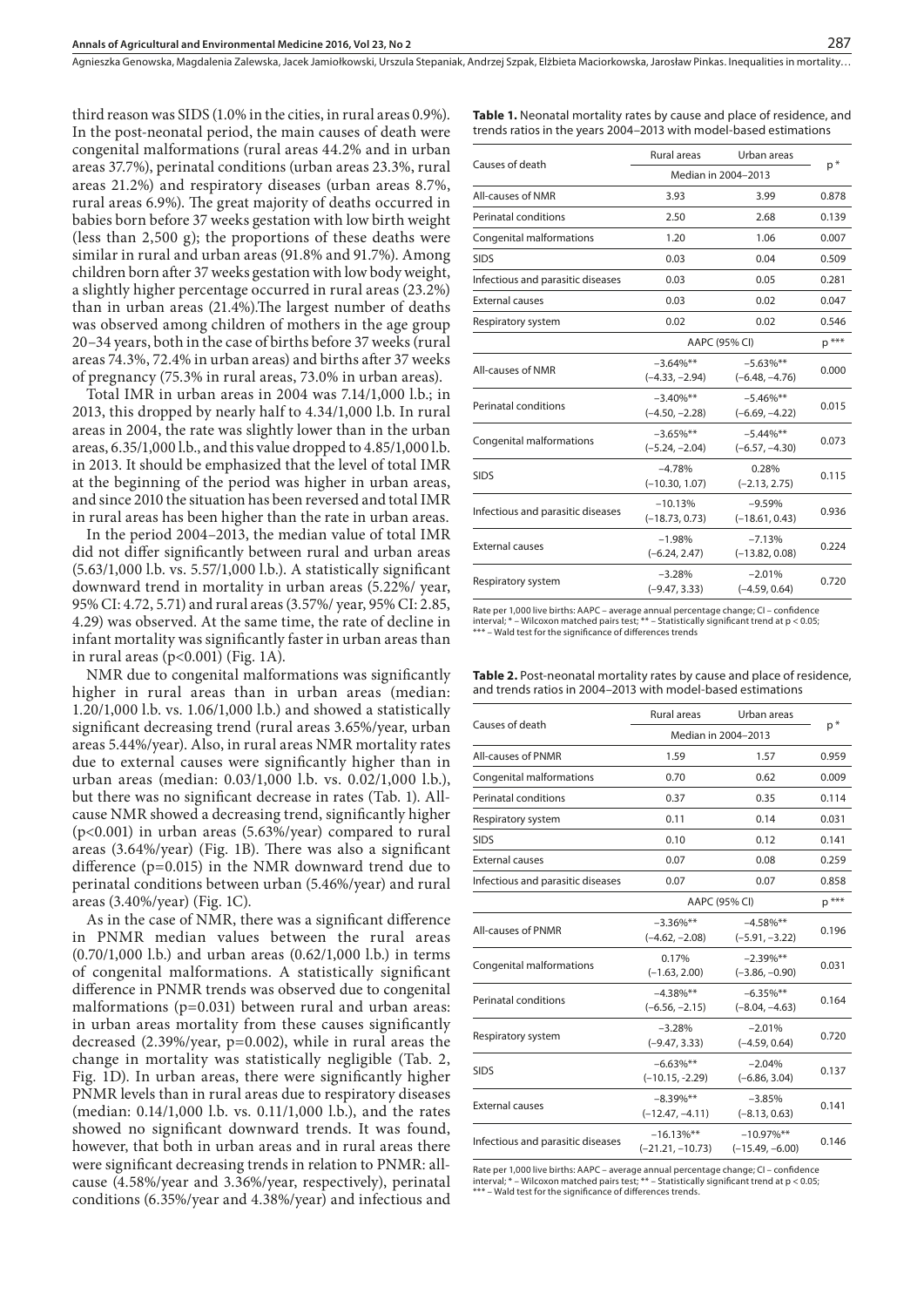#### **Annals of Agricultural and Environmental Medicine 2016, Vol 23, No 2**

Agnieszka Genowska, Magdalenia Zalewska, Jacek Jamiołkowski, Urszula Stepaniak, Andrzej Szpak, Elżbieta Maciorkowska, Jarosław Pinkas . Inequalities in mortality…



p – Wald test for diffrences in trends

Figure 1. Trends of infant mortality rates (per 1,000 live births) by place of residence in Poland, 2004-2013 with model-based estimations.

(a) Total infant mortality

(b) Neonatal mortality from all-causes

(c) Neonatal mortality due to perinatal conditions

(d) Post-neonatal mortality due to congenital malformations

(e) Total infant mortality of children born before 37 weeks of pregnancy with a birth weight less than 2,500 g

(f) Total infant mortality of children born before 37 weeks of pregnancy with a birth weight more than 2,500 g

(g) Total infant mortality of children born before 37 weeks of pregnancy in mothers below 20 years old

(h) Total infant mortality of children born before 37 weeks of pregnancy in mothers aged 35–39 years old

parasitic diseases (10.97%/year and 16.13%/year). A significant downward trend in PNMR also appeared in rural areas in the case of external causes (8.39%/year) and SIDS (6.63%/ year) (Tab. 2).

Considering birth weight, significantly higher levels of total IMR for those born with low birth weight (less than

2,500 g) after 37 weeks of pregnancy were recorded in rural areas (21.84/1,000 l.b.) than in urban areas (17.28/1,000 l.b.). Among children under one year of age born before 37 weeks of pregnancy, significant changes in mortality were observed (Tab. 3). The mortality rate of children born before 37 weeks of pregnancy with low birth weight (less than 2,500 g) showed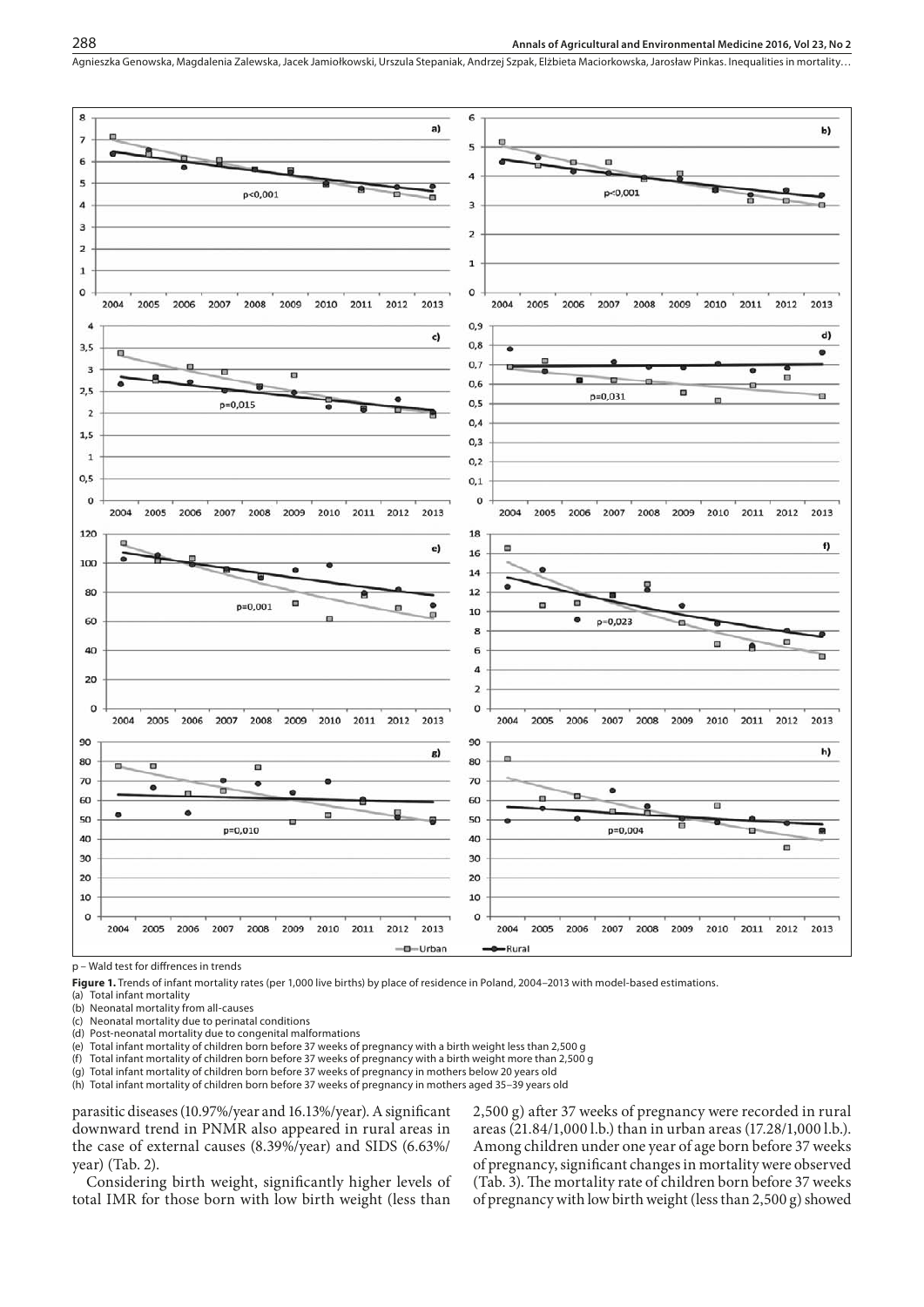Agnieszka Genowska, Magdalenia Zalewska, Jacek Jamiołkowski, Urszula Stepaniak, Andrzej Szpak, Elżbieta Maciorkowska, Jarosław Pinkas . Inequalities in mortality…

a decreasing trend, significantly higher (p=0.001) in urban areas (6.43%/year), compared to rural areas (3.48%/year) (Fig. 1E). Downward trends in the mortality rate of babies born before 37 weeks weighing more than 2,500 g were significantly different (p=0.023) between urban areas (10.32%/year) and rural areas (6.48%/year) (Fig.1F). Among children under one year of age born after 37 weeks of pregnancy weighing more than 2,500 g, a significant reduction in mortality was noted in urban areas (3.26%/year) and rural areas (2.91%/year).

The mortality rate for children born prematurely, i.e. aged less than 37 weeks of pregnancy to mothers aged 20–34, was significantly higher in rural areas than in urban areas (median: 50.71/1,000 l.b. vs. 48.47/1,000 l.b.). In the other age groups, there was no significant difference in the level of mortality. Among the mothers in the age group below 20 years of age and over 40 years of age, mortality significantly decreased in urban areas (4.90%/year and 5.39%/year); in rural areas the trend was negligible. Both in urban areas and in rural areas the trends in mortality significantly decreased in mothers in the age group 20–34 years (4.76%/year and 3.62%/year, respectively), and in the age group 35–39 years (6.42%/year and 1.93%.year, respectively). There were significant differences between urban areas and rural areas in the mortality trends in children born prematurely to juvenile mothers in the age group below 20 years of age (p=0.010) and in the age group 35–39 years (p=0.004) (Tab. 4, Fig. 1 and 1 H).

The mortality rate for children born after 37 weeks of pregnancy to adolescent mothers was significantly higher in urban areas than in rural areas (median: 3.03/1,000 l.b. vs. 2.28/1,000 l.b.). However, among mothers aged 20–34 years, a higher mortality of children under one year of age was found in rural areas compared to urban areas (median: 1.90/1,000 l.b. vs. 1.71/1,000 l.b.). For mothers aged over 35, there was no difference between urban areas and rural areas in the mortality of children under one year of age*.* Statistically significant decreasing trends were found among mothers aged 35–39 years in urban areas (4.82%/year) and rural areas (3.60%/year), and in urban areas in the age group 20–34 (1.97%/year) and the age group over 40 years old (5.73%/year) (Tab. 4).

### **DISCUSSION**

The presented study demonstrated that there are inequalities between rural and urban areas in terms of giving birth, as manifested by higher mortality for rural children with congenital malformations, who were born during the neoand post-neonatal period by women aged 20–34, as well as children with low birth weight born after the  $37<sup>th</sup>$  week of pregnancy. However, in the cities, increased mortality due to respiratory diseases was observed in the postneonatal period, as well as among children who were born to adolescent mothers after the 37th week of pregnancy. Based on the obtained results, it can be assumed that the higher mortality observed in rural areas results from the occurrence of specific factors distinguishing the rural population from the urban population. Worse birth outcomes in rural areas are confirmed by studies conducted in other countries [21, 12, 22].

Congenital malformations in the neonatal and postneonatal period posing higher risk of mortality in rural areas in comparison to cities, are confirmed by other authors [23]. The causes of most congenital malformations are not yet known; however, it is likely that their risk factors are the

**Table 3.** Total infant mortality rate by birth weight, gestational age and place of residence, and trends in rates in 2004–2013 with model-based estimations

|                 | Duration of pregnancy<br><37 weeks   |                                        |         | Duration of pregnancy<br>>37 weeks |                                      |         |
|-----------------|--------------------------------------|----------------------------------------|---------|------------------------------------|--------------------------------------|---------|
| Birth<br>weight | Rural<br>areas                       | Urban<br>areas                         |         | Rural<br>areas                     | Urban<br>areas                       |         |
|                 | Median in<br>2004-2013               |                                        | p*      | Median in<br>2004-2013             |                                      | $p^*$   |
| $< 2500$ g      | 95.65                                | 84.31                                  | 0.169   | 21.84                              | 17.28                                | 0.013   |
| $\geq$ 2500 g   | 9.90                                 | 9.75                                   | 0.386   | 1.64                               | 1.61                                 | 0.059   |
|                 | AAPC (95% CI)                        |                                        | $p$ *** | AAPC (95% CI)                      |                                      | $p$ *** |
| $< 2500$ g      | $-3.48\%$ **<br>$(-4.65,$<br>$-2.30$ | $-6.43\%$ **<br>$(-7.60,$<br>$-5.24$   | 0.001   | 2.10%<br>$(-2.03,$<br>6.39)        | $-2.11%$<br>$(-5.48,$<br>(1.37)      | 0.127   |
| $\geq$ 2500 g   | $-6.48\%$ **<br>$(-8.66,$<br>$-4.25$ | $-10.32\%$ **<br>$(-12.73,$<br>$-7.84$ | 0.023   | $-2.91\%$ **<br>(–4.25,<br>$-1.56$ | $-3.26\%$ **<br>$(-3.78,$<br>$-2.74$ | 0.638   |

Rate per 1,000 live births: AAPC – average annual percentage change; CI – confidence interval; \* – Wilcoxon matched pairs test; \*\* – Statistically significant trend at p < 0.05; \*\*\* – Wald test for significance of differences trends.

**Table 4.** Total infant mortality rate by maternal age, gestational age and place of residence, and trends in rates in 2004–2013 with model-based estimations

|                 | Duration of pregnancy<br><37 weeks   |                                        | Duration of pregnancy<br>$\geq$ 37 weeks |                                      |                                       |         |
|-----------------|--------------------------------------|----------------------------------------|------------------------------------------|--------------------------------------|---------------------------------------|---------|
| Maternal<br>age | Rural<br>areas                       | Urban<br>areas                         |                                          | Rural<br>areas                       | Urban<br>areas                        |         |
|                 | Median in<br>2004-2013               |                                        | $p^*$                                    | Median in<br>2004-2013               |                                       | p*      |
| $<$ 20 years    | 62.27                                | 61.14                                  | 0.646                                    | 2.28                                 | 3.03                                  | 0.013   |
| $20-34$ years   | 50.71                                | 48.47                                  | 0.037                                    | 1.90                                 | 1.71                                  | 0.005   |
| $35-39$ years   | 50.58                                | 53.83                                  | 0.959                                    | 2.45                                 | 2.04                                  | 0.139   |
| $\geq 40$ years | 53.23                                | 64.11                                  | 0.646                                    | 3.89                                 | 3.29                                  | 0.575   |
|                 | AAPC (95% CI)                        |                                        | $p$ ***                                  | AAPC (95% CI)                        |                                       | $p$ *** |
| $<$ 20 years    | $-0.69%$<br>$(-3.70,$<br>2.42)       | $-4.90\%$ **<br>$(-6.03,$<br>$-3.75$ ) | 0.010                                    | 0.28%<br>$(-3.59,$<br>4.32)          | 0.02%<br>$(-4.79,$<br>5.07)           | 0.935   |
| $20-34$ years   | $-3.62%$ **<br>$(-4.75,$<br>$-2.48$  | $-4.76%$ **<br>$(-5.56,$<br>$-3.95$    | 0.111                                    | $-1.31%$<br>$(-3.14,$<br>0.55)       | $-1.97\%$ **<br>$(-3.04,$<br>$-0.89$  | 0.546   |
| 35-39 years     | $-1.93\%$ **<br>$(-3.67,$<br>$-0.16$ | $-6.42\%**$<br>$(-8.82,$<br>$-3.97$ )  | 0.004                                    | $-3.60\%$ **<br>$(-5.93,$<br>$-1.22$ | $-4.82%$ **<br>$(-7.76,$<br>$-1.78$   | 0.532   |
| $\geq 40$ years | 0.61%<br>$(-3.61,$<br>5.02)          | $-5.39%$ **<br>$(-9.53,$<br>$-1.05$    | 0.052                                    | $-2.32%$<br>$(-5.20,$<br>0.64)       | $-5.73%$ **<br>$(-10.12,$<br>$-1.12)$ | 0.217   |

Rate per 1,000 live births: AAPC – average annual percentage change; CI – confidence interval; \* – Wilcoxon matched pairs test; \*\* – Statistically significant trend at p < 0.05; \*\*\* – Wald test for significance of differences trends.

p – Wald test for diffrences in trends.

limited access to prenatal care [24], occupational exposure to pesticides [25, 26] and low socio-economic status [27]. These factors are far more common in rural areas and may be associated with higher infant mortality. In the current study, a particularly alarming result we obtained demonstrating a slower pace of decline in post-neonatal mortality due to congenital malformations in rural areas.

In Poland between 2006 and 2008, standard procedures were developed for intrauterine foetal therapy and a training education programme also introduced which allowed doctors from smaller centers to provide and ensure specialist care for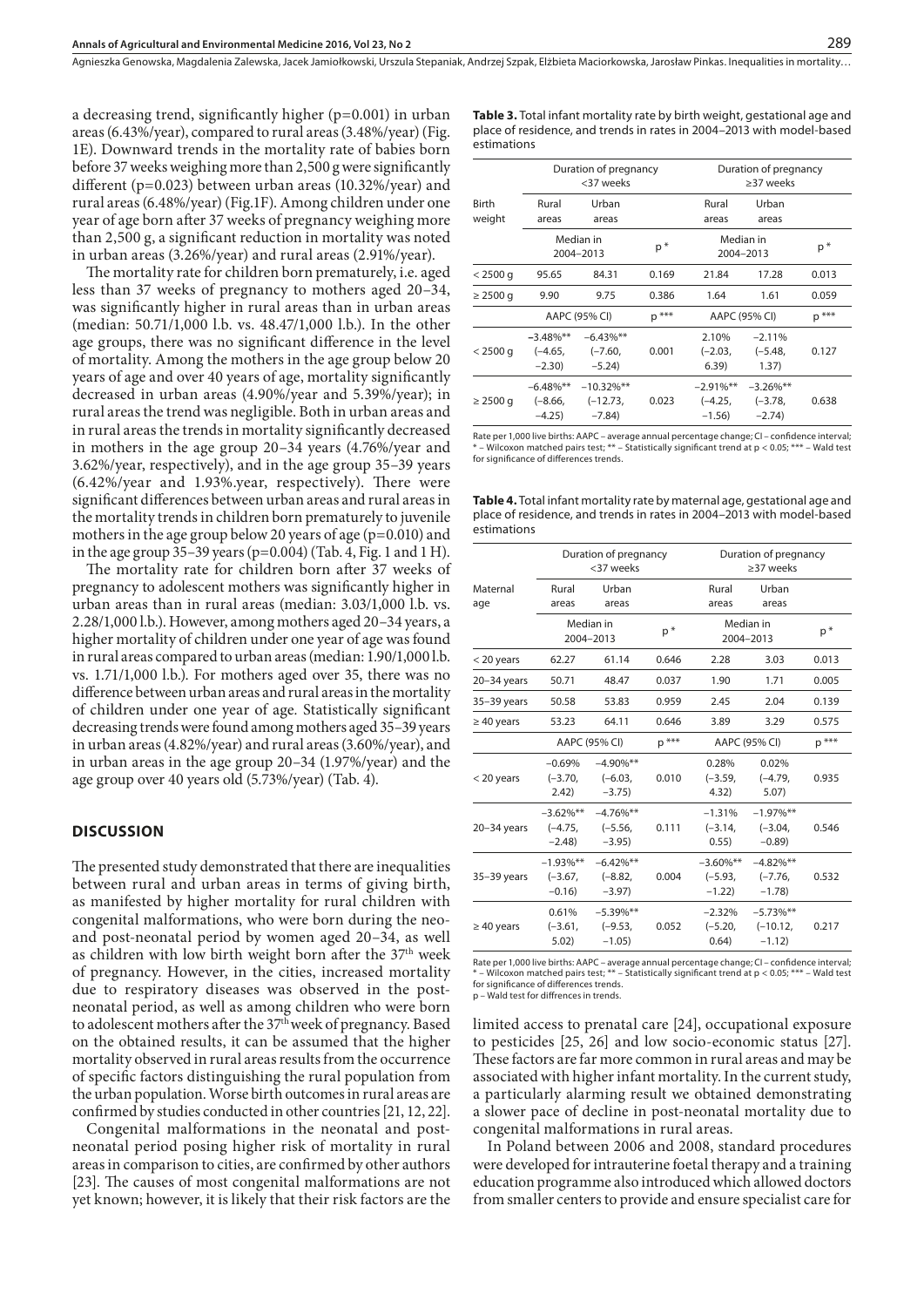pregnant women with specific congenital malformations and diseases of the foetus. However, there are difficulties in access to health services in the area of foetal therapy, which is related to limited possibilities of using modern endoscopic methods due to financial constraints and the limited experience of personnel in this field [28].

290

Existing impediments in terms of access to obstetric and foetal diagnostics in rural areas may be a determining factor when considering the observed difference in the dynamics of post-neonatal mortality trends due to congenital malformations between rural and urban areas (Fig. 1D). Unfavourable birth outcomes may also be promoted by decreased health awareness among women with lower levels of education; they also more often have an unfavourable economic situation, which may be an additional cause for the limited use of preventive and specialist care [29].

Moreover, in rural areas, in comparison to urban ones, higher infant mortality was observed among those born to women aged 20–34, both before the  $37<sup>th</sup>$  and after the  $37<sup>th</sup>$ week of pregnancy, as well as those born after the 37<sup>th</sup> week of pregnancy with low birth weight. This result can be explained by limitations in the availability of health care associated with a less developed infrastructure and the insufficient employment of medical staff, including gynaecologists and obstetricians in rural areas [30]. This leads to prolonged waiting time, decreased possibility of prevention and adequate prenatal care. These factors may affect patterns of health care use by pregnant women, which poses a risk to the development of the foetus [12].

A significant barrier may be the result of less accessible public transport which prevents moving to larger urban centres [11]. The low socio-economic status of rural women may indirectly contribute to the emergence of adverse exposure to psychosocial stress [30], or occupational exposure to physical activity [11], or chemicals [31] and inadequate nutrition [32] associated with the development of the foetus and low birth weight, which may be associated with worse birth outcomes.

The results obtained show that the urban environment is a risk factor for: 1) higher mortality of children who were born to adolescent mothers after the 37<sup>th</sup> week of pregnancy, and 2) higher post-neonatal mortality due to respiratory diseases. High-risk pregnancies among teenagers are associated with late obstetric care and fewer visits, and the incidence of complications and foetal hypotrophy [33]. Adolescent mothers often come from dysfunctional families with a low socioeconomic status, are more often unmarried, emotionally immature, and also adopt risky health behaviours [34].

Many studies indicate [35, 23, 30] that worse birth outcomes are often found in the deprived neighbourhoods of urban areas, in which numbers of unfavourable factors (unemployment, insecurity, pollution) are accumulated. Moreover, in comparison to rural areas, pregnant women in cities more often smoke tobacco and consume alcohol, which negatively affect foetal development [36]. Other authors confirm that deaths due to respiratory diseases occur with uneducated, unmarried mothers, and among women who smoke during pregnancy [37, 38].

In the presented study it was found that despite the presence of a favourable decreasing trend in infant mortality, in rural areas a significantly decreased overall infant mortality was observed, along with neonatal mortality due to perinatal conditions, as well as mortality of children born before the 37<sup>th</sup> week of pregnancy when the mother's age was under 20

and between 35 – 39. In all these cases, the trend line in the country crossed the trend line in the cities, and the points of intersection of the mortality rate estimates were higher in rural areas. This result may indicate a changing way of life in rural areas, which is associated with an inflow of urban population aged 25–44 with secondary and higher education to rural areas located around cities. This population chooses the village as a convenient place to live; however, they are professionally still associated with the city. This entails the conforming of the rural population to the patterns observed in the cities (women are older when they decide to have a child, an increase in the number of divorces) and increases in the distance to health care facilities [10, 16]. In the country, these factors may be associated with increased mortality rates for children under one year of age.

The results show that the rural environment requires intensified prevention and treatment in obstetrics and gynaecology. The experience of highly-developed countries demonstrates that reduction of mortality in the youngest population is possible through the implementation of intervention programmes targeted at risk groups, particularly those with lower education [39, 40]. These actions should include care before and during pregnancy, as well as the reduction of post-partum complications and appropriate control over maternal and child health. The aim should be towards integrated efforts of the health care system, public health and social institutions for the detection of birth defects and preventing low birth weight. It is very important that health benefits resulting from support given at an early life stage are apparent in the later stages. These actions might also have long-term effects on the growth of human capital and economic development.

**Limitations and strengths of the study.** It is recognized that this study has several limitations. Firstly, the routine system for reporting mortality data does not include information about disease states of mother, health care served, education, profession, or income. In addition, there is no information about lifestyle, such as diet, or tobacco and alcohol consumption in pregnant women. The study was of a descriptive character in which it was not possible to determine the precise socio-economic causes of mortality of children under one year of age in rural and urban areas. Nevertheless, this is an interesting topic for further studies among pregnant women and those who are about to give birth. Secondly, mortality data are collected according to the place of death, which may result in an under-estimation in the event pregnant women change their place of residence. The influence of this error, however, is rather small [26].

This is the first study which demonstrates the differences between rural and urban areas in terms of the mortality of children under one year of age with regard to causes of deaths, length of gestation, birth weight and maternal age in Poland. In the study, complete mortality data based on information from the cards of deaths death certificates at the national level were used. In addition, data were analyzed over a 10-year period using the Poisson model which takes into account the interaction between time and place of residence, enabling estimation of the morality trends as well as the differences in their dynamics between rural and urban areas, which have not been previously studied. The current study, therefore, is an important source of information on which the direction of future prevention activities may be determined.